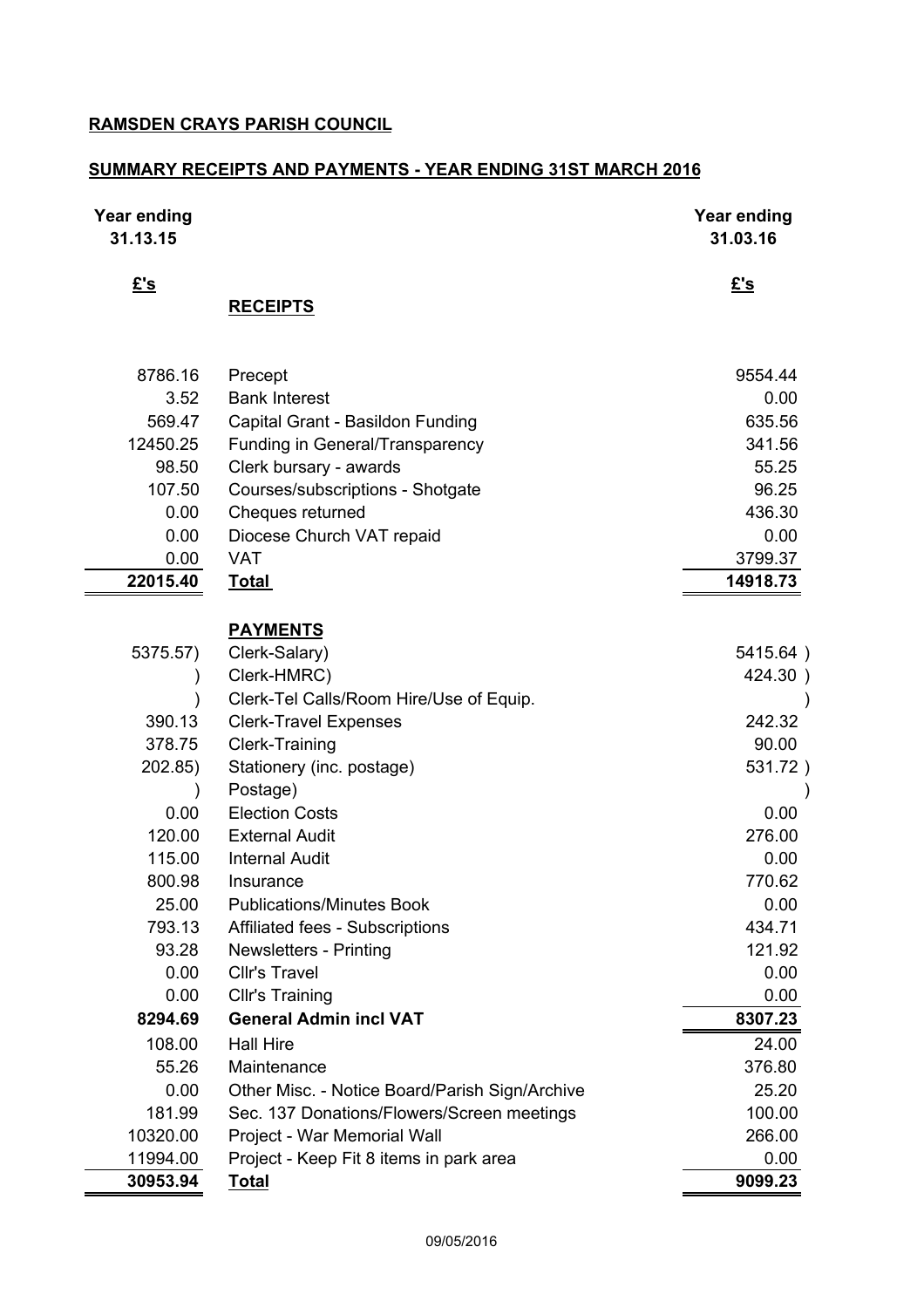#### **SUMMARY**

| <b>Balances as at 31st March 2008</b> | <u>£'s</u> |
|---------------------------------------|------------|
|                                       | 11505.60   |
| Receipts                              | 20918.49   |
|                                       | 32424.09   |
| Payments                              | 26911.10   |
| <b>Balances as at 31st March 2009</b> | 5512.99    |
| Receipts                              | 8581.56    |
|                                       | 14094.55   |
| Payments                              | 7004.81    |
| <b>Balances as at 31st March 2010</b> | 7089.74    |
| Receipts                              | 11299.46   |
|                                       | 18389.20   |
| Payments                              | 10390.35   |
| <b>Balances as at 31st March 2011</b> | 7998.85    |
| Receipts                              | 7953.10    |
|                                       | 15951.95   |
| Payments                              | 7281.32    |
|                                       |            |
| <b>Balances as at 31st March 2012</b> | 8670.63    |
| Receipts                              | 8670.00    |
|                                       | 16302.05   |
| Payments                              | 11236.00   |
| <b>Balances as at 31st March 2013</b> | 13736.05   |
| Receipts                              | 13736.68   |
|                                       | 19781.87   |
| Payments                              | 24312.17   |

The above statement represents fairly the financial position of the Authority as at 31st March 2014 and also it's Receipts and Payments during the year.

Approved by the Parish Council…………………………………………..

Chairman………………………………

Responsible Financial Officer…………………………..